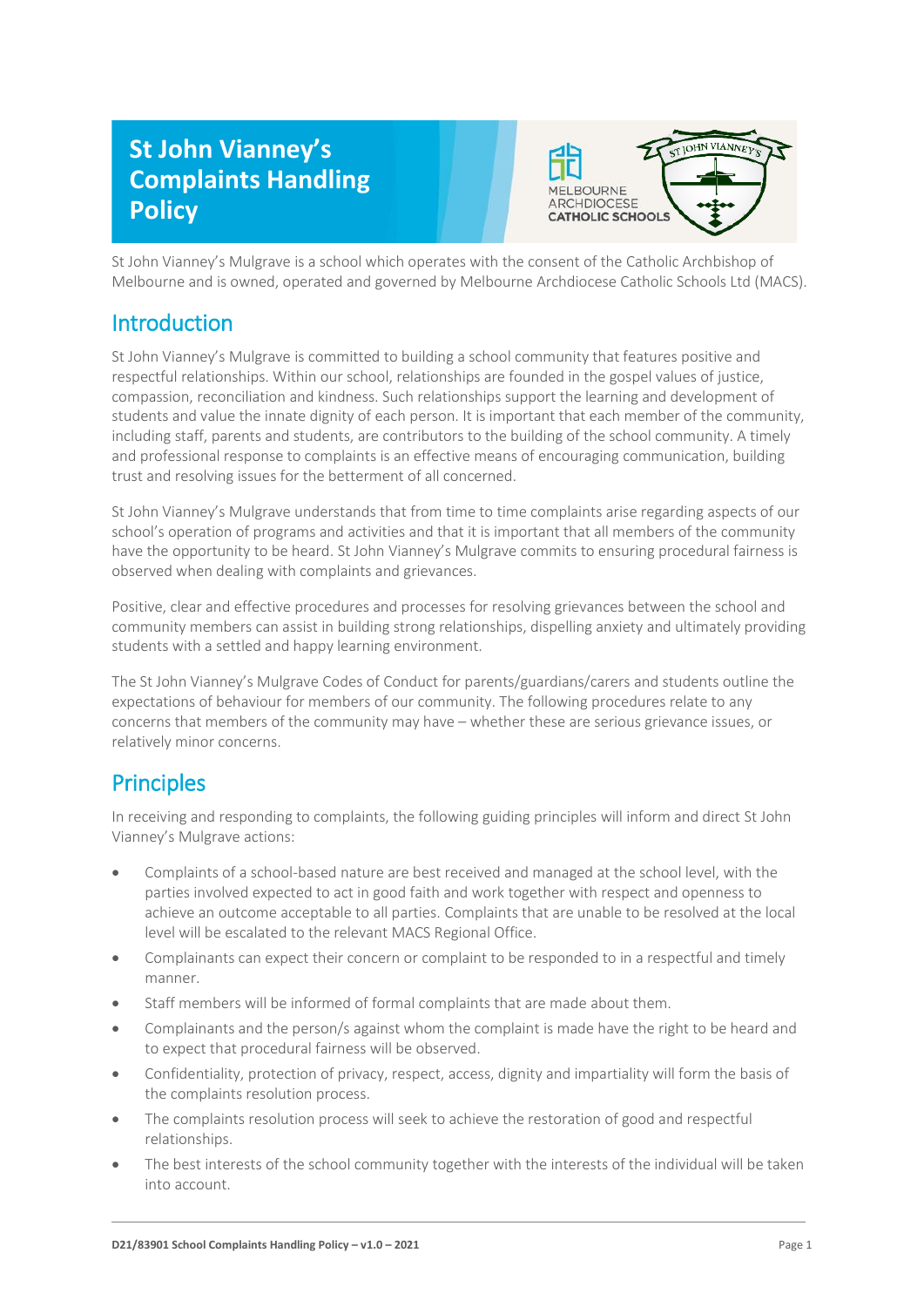## Definition

#### **Complaint**

A complaint is an expression of dissatisfaction with an action taken, decision made, service provided or handling of an issue at a MACS school.

### Providing Feedback to St John Vianney's Mulgrave

St John Vianney's Mulgrave has procedures and processes in place by which parents/guardians/carers and the broader school community can confidently raise concerns in the knowledge that they will be listened to and their concerns will be professionally managed in a timely, confidential and appropriate manner.

Relationships with the school community are important to us. We take complaints raised by parents/guardians/carers and the broader school community seriously. There are many avenues to provide feedback to school staff. These include:

- annual formal parent/guardian/carer survey
- formally scheduled parent/guardian/carer feedback forums
- meetings with the principal or other staff members to express concerns

### Who to Contact to Make a Complaint

The nature of the complaint will determine who is the most appropriate person or body to manage the concerns raised. Complaints should be directed to the St John Vianney's Mulgrave principal in the first instance.

For complaints of a serious nature involving school staff, the following additional information is provided.

#### Misconduct or serious misconduct

All complaints of alleged misconduct or serious misconduct by a teacher or staff member should be reported to the principal of St John Vianney's Mulgrave.

Complaints about teachers can also be reported to the Victorian Institute of Teaching (VIT) – the regulator in relation to the registration and investigation of serious misconduct (including conduct which is of a physical or emotional nature) of all teachers in the state of Victoria. If unsure whether the complaint constitutes serious misconduct by a teacher, contact the VIT on 1300 888 067 o[r vit@vit.vic.edu.au.](mailto:vit@vit.vic.edu.au)

In some cases, certain actions which involve physical or emotional misconduct, such as unlawful assault or threats to the person, may constitute a criminal offence. These types of offences should be reported to and investigated by the police. Initial consultation with the principal of St John Vianney's Mulgrave may help to determine the appropriate course of action in these circumstances.

#### Child abuse (including sexual offences)

Complaints of alleged child abuse (including sexual offences) of school students should be reported to the principal of St John Vianney's Mulgrave.

There are legal obligations on all adults to report child abuse to police once a reasonable belief is formed that a sexual offence has been committed against a child.

Failure to disclose a sexual offence against a child is a criminal offence under section 327 of the *Crimes Act 1958* (Vic.) (Crimes Act) and applies to all adults (18 years of age and over) in Victoria.

Communication with children under 16 years of age by teachers, staff or any other person to prepare or groom a child for future sexual activity is a criminal offence under section 49M(1) of the Crimes Act and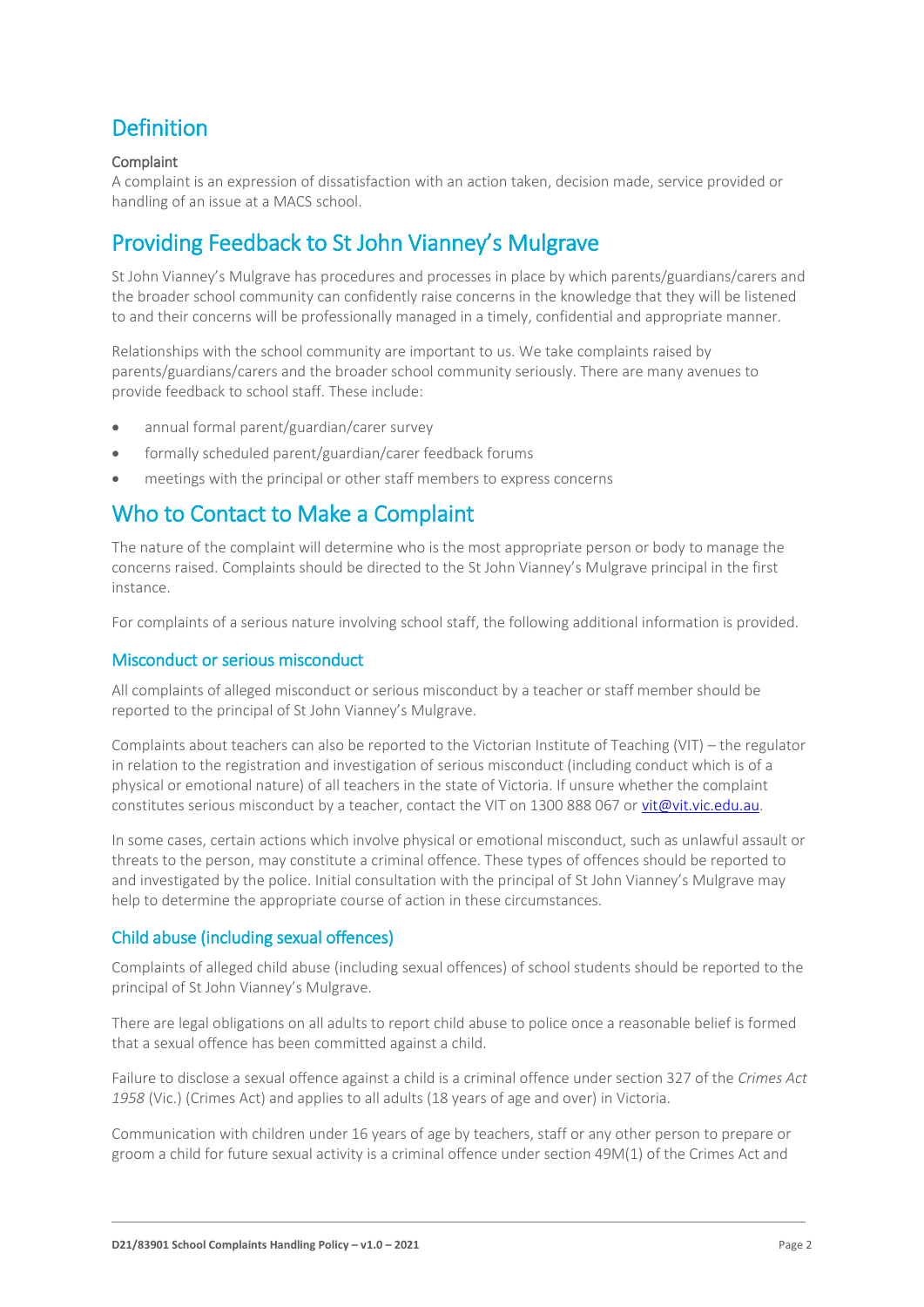must be reported to the police. The offence of grooming applies to any person aged 18 years or over and does not apply to communication between people who are both under 18 years of age.

#### Complaints against the principal of St John Vianney's Mulgrave

In the case of a complaint involving the principal of St John Vianney's Mulgrave, the appropriate MACS Regional General Manager should be informed immediately.

MACS Regional Offices are located in the north, south, east and west of metropolitan Melbourne. Contact details are listed at the end of this policy.

#### Complaints against the clergy or other persons involved in religious ministry

If the complaint relates to the clergy or other persons involved in religious ministry with St John Vianney's Mulgrave, the complainant should contact and seek advice from the Professional Standards unit of the Vicar General's Office in the Archdiocese of Melbourne, 383 Albert Street, East Melbourne. Visit [www.melbournecatholic.org](http://www.melbournecatholic.org/) or contact 03 9926 5677. If the person is a member of a religious order, the complainant should also contact the provincial head or professional standards office of that congregation or religious order.

#### Anonymous complaints

St John Vianney's Mulgrave endeavours to address and respond to all complaints. In some situations, we may not be able to fully address complaints that are made anonymously or without sufficient detail being provided to enable an inquiry or resolution of the matter. To ensure procedural fairness, respondents have a right to know the particulars of the allegations being made against them and be given an opportunity to respond to them. Where possible, complainants are encouraged to give their names and to be reassured that we will deal with complaints professionally and in accordance with procedural fairness and confidentiality. If the complainant wishes to remain anonymous, it is at the principal's discretion what, if any, action will be taken. Anonymous complaints will be recorded in the same manner that all other complaints are recorded.

#### Complaints in relation to Information Sharing Schemes

St John Vianney's Mulgrave is a prescribed Information Sharing Entity (ISE) that may share information under the Child Information Sharing Scheme (CISS) and the Family Violence Information Sharing Scheme (FVISS).

The school, as an ISE, may receive complaints from individuals in relation to its conduct as an ISE under the CISS or FVISS. It may also receive a complaint from another ISE.

The following information is recorded where a complaint is received under the CISS or FVISS:

- the date the complaint was made and received
- the nature of the complaint
- the action taken to resolve the complaint
- the action taken to lessen or prevent the issue from recurring
- the time taken to resolve the complaint
- further action taken if the complaint was not resolved.

#### Complaints relating to reportable conduct

Legal obligations are imposed on the MACS Head of Entity to report to the Commission for Child and Young People (CCYP), and investigate allegations of reportable conduct, where those allegations are based on a person's reasonable belief that reportable conduct or misconduct involving reportable conduct has occurred. Reportable conduct includes the following:

sexual offences against, with or in the presence of a child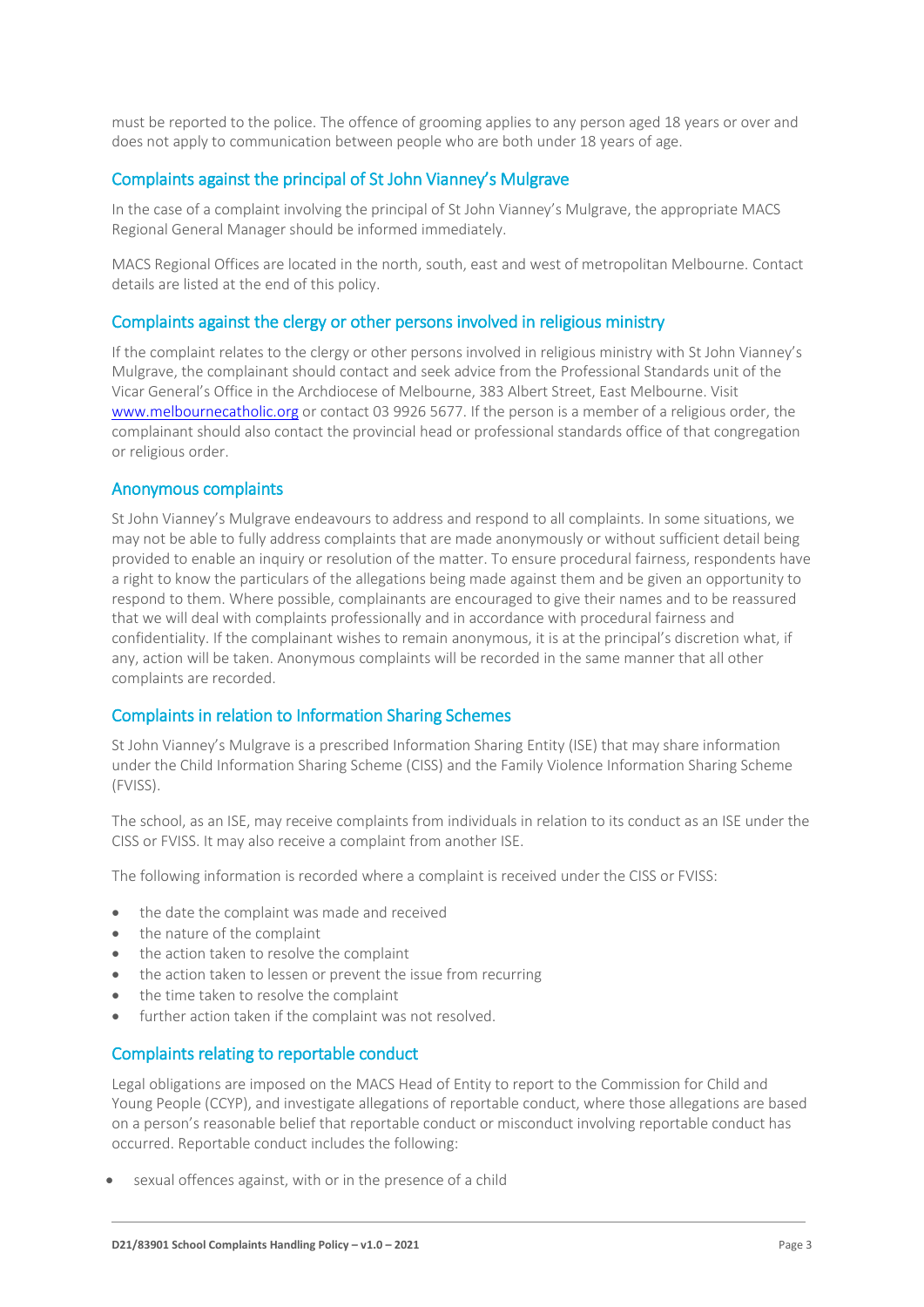- sexual misconduct against, with or in the presence of a child
- physical violence against, with or in the presence of a child
- behaviour that causes significant psychological or emotional harm
- significant neglect.

Complaints relating to a reportable conduct allegation which meets the requisite threshold and which involves a MACS employee (which amongst others, can include a teacher, principal, volunteer or contractor) must be reported.

Complaints of reportable conduct in relation to an employee (other than a principal) at a MACS primary school or MACS secondary college should be reported to the principal of the school. Complaints of reportable conduct involving a principal at a MACS primary school or MACS secondary college should be reported to the MACS Regional General Manager.

Further information can be found in the School's Reportable Conduct Policy [HERE](file://///sjv-fs01/homes$/staff/lsivic/SJV-MACS-Reportable_Conduct_Policy.pdf)

### Procedures for Complaints about Issues at St John Vianney's Mulgrave

St John Vianney's Mulgrave has developed and maintains a fair, effective and efficient complaints-handling procedure so that complaints about events or decisions at St John Vianney's Mulgrave can be addressed. The following steps can guide the procedure in making a complaint about issues arising at St John Vianney's Mulgrave.

#### Clarify the issue

- Be clear about the topic or issue to be discussed.
- Be mindful of the need to ascertain all the facts relating to the circumstances of the topic or issue.
- Think about what would be an acceptable outcome.
- Check and observe the St John Vianney's Mulgrave complaints handling policy.

#### Making the complaint

- Write an appropriate note or email to the relevant person (e.g. classroom teacher) outlining your concerns.
- Make an appointment to speak via phone or in person with the relevant person/s.
- Consider speaking with the St John Vianney's Mulgrave student wellbeing leader, if appropriate.
- Arrange meeting times or phone calls through the St John Vianney's Mulgrave office.
- Ensure the relevant person/s is given a reasonable amount of time to take the steps required to resolve or address the concerns.

#### Contact the principal or deputy principal

- If the issue remains unresolved after discussion with the relevant person/s at the school, request an appointment, through the St John Vianney's Mulgrave office, to discuss the concern with the principal or deputy principal.
- The principal may be represented by another senior staff member. If the relevant staff member is going to be present at the meeting, the meeting time is more likely to occur outside classroom hours.

### Expectations of and Information for Parents/Guardians/Carers

In making a complaint, St John Vianney's Mulgrave requests and expects that the complainant will:

- raise the concern or complaint as soon as possible after the issue has arisen
- communicate and respond in ways that are constructive, fair and respectful
- provide complete and factual information about the concern or complaint
- observe confidentiality and a respect for sensitive issues
- act in good faith to achieve an outcome acceptable to all parties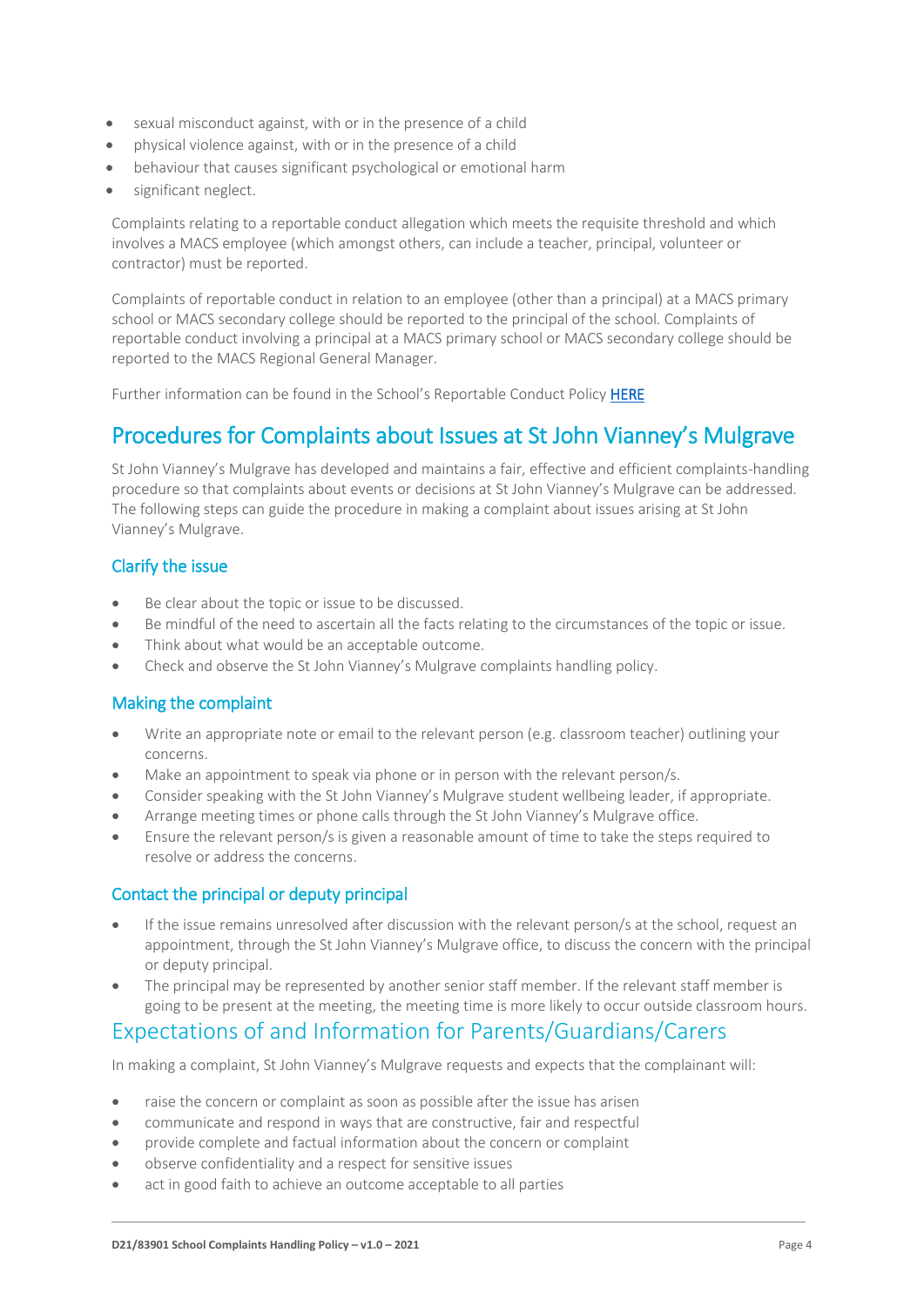have realistic and reasonable expectations about possible outcomes/remedies.

If your concern/complaint relates to your child's treatment by another student or students while at St John Vianney's Mulgrave, we expect that you will refer your complaint directly to the school, via your child's class teacher, deputy principal or principal. Under no circumstances should you approach another student in the care of the school to discuss the issue or chastise them. Direct contact with parents to resolve the matter is also discouraged if the complaint pertains to issues or incidents that have arisen at the school.

Parents/guardians/carers making complaints are to be respectful, confidential and courteous. Parents/guardians/carers who are unreasonable, threatening or discourteous can expect their discussions with the principal to be terminated until such time as an alternative discussion time is arranged by the school.

### Process for Dealing with Complaints

The school will record the details of all complaints including the name and contact details of the persons making the complaint. The school will then refer the complaint to the most appropriate person to undertake an inquiry. There will be many occasions that this will be someone other than the principal. The staff member conducting the inquiry may conduct a preliminary inquiry or communicate with the parent to discuss the matter further.

If the scope of the inquiry is beyond the capacity or jurisdiction of the school, the matter will be referred to the MACS Regional General Manager and the parent/guardian/carer will be informed of the referral.

Parents/guardians/carers discussing complaints with the principal may be accompanied by a support person. The support person can be a family member, a friend or a professional with knowledge of the student. Any person acting in a professional capacity on behalf of the parents/guardians/carers must provide their occupational details and full name prior to the meeting being held. It is at the principal's discretion if an external professional is a participating member of any school meeting. The support person may encourage and facilitate sharing of parent/guardian/carer knowledge, perception and issues. The support person should support a positive working relationship between all parties. The support person does not speak on behalf of parents/guardians/carers when discussing complaints with the principal.

Any inquiry conducted by the school will be done so in a timely, efficient and confidential manner, ensuring the fair principles on natural justice are applied for all. Parents/guardians/carers will be provided with an anticipated timeframe for a resolution. The staff member conducting the inquiry will record the details of the inquiry.

Privacy laws may prohibit information being provided to the complainant of any specific action that has been taken in relation to individuals about whom the complaint has been raised.